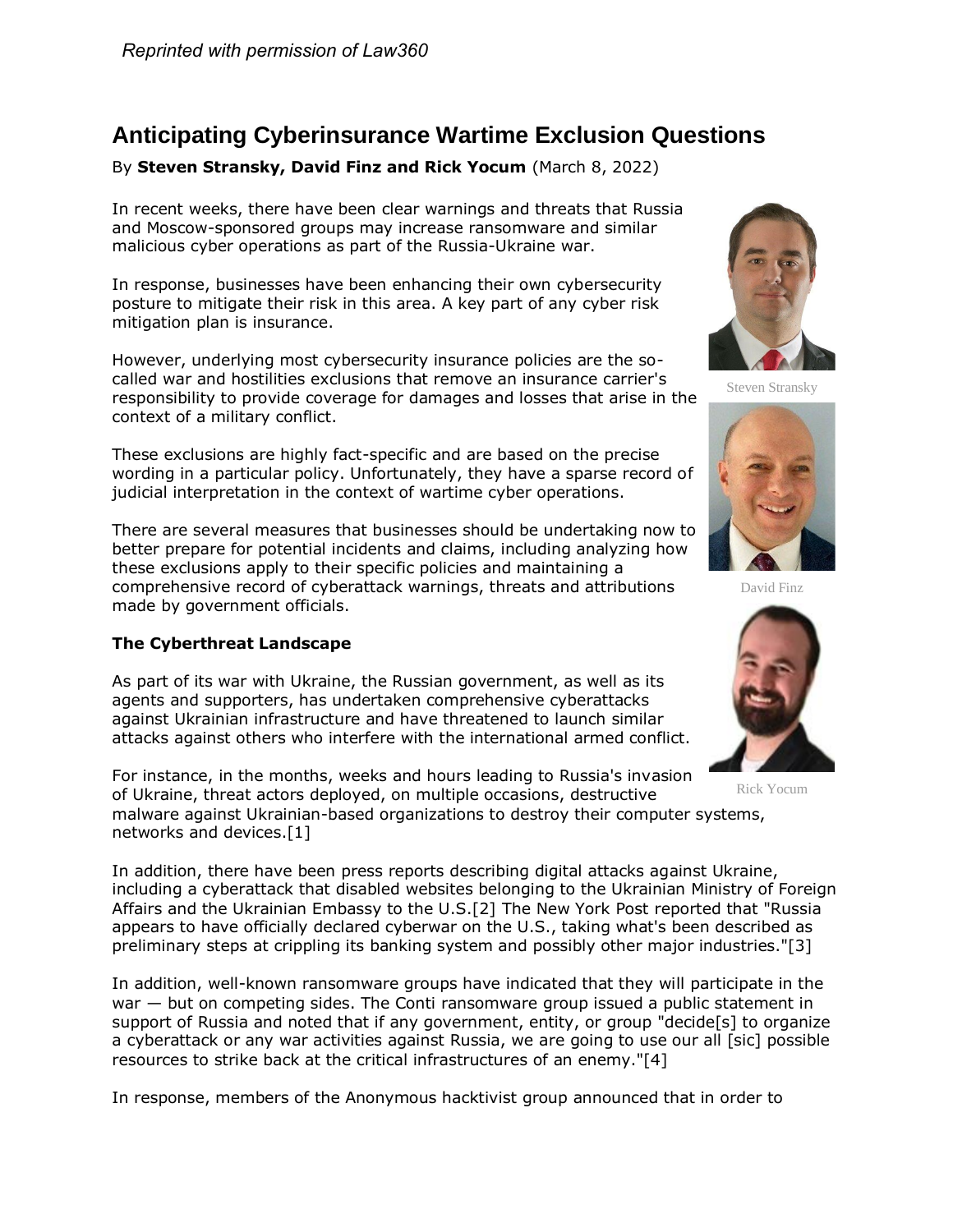support Ukraine, the group would undertake its own cyber operations targeting Moscow.[5] In fact, shortly after its declaration of support for Russia, Conti and Trickbot, another hacking group with ties to Moscow, were themselves targets of separate cyber operations that resulted in the leaking of information on their internal operations.[6]

Russia's significant cyber operations against Ukraine are well known, as they have not just affected Ukraine's internal infrastructure but have also affected businesses and governments globally. For instance, in October 2020, six computer hackers within Russia's main intelligence directorate were indicted in federal court for engaging in systematic and continuous cyberattacks against Ukraine, including launching the NotPetya malware.[7]

Although the NotPetya malware attack targeted Ukrainian infrastructure, it spread beyond national borders and indiscriminately infected and crippled information networks, systems and devices around the world. It even shut down computer systems of hospitals and pharmaceutical companies, which is especially important to note given the devastating humanitarian impact such a cyberattack could have caused if perpetrated at the height of the COVID-19 pandemic.

According to the White House, the NotPetya attack "was part of the Kremlin's ongoing effort to destabilize Ukraine" but ultimately resulted in "billions of dollars in damage across Europe, Asia, and the Americas."[8]

### **Cyberinsurance, War Exclusion and the Merck Decision**

The primary reason that insurance policies have war exclusion clauses is to address the catastrophic financial burden that insurers would incur in the event they had to cover damages and losses arising in the context of an armed conflict.

Because military conflicts are difficult to predict, especially in terms of their scope and scale, the insurance industry cannot confidently calculate risk and set premiums for their customers. Moreover, insurance companies routinely include such exclusions in policies that could potentially be invoked to redress damages caused by war, such as property, automobile, homeowners, renters, life insurance and cyber policies.

Although each insurance policy contains its own unique terms and conditions, a war exclusion clause often contains similar characteristics. Unfortunately, many of these clauses were drafted to align with traditional military operations and do not account for the nuances found in cyberwarfare.

The war exclusion clause in the insurance policy issued to [Merck & Co.](https://www.law360.com/companies/merck-co-inc) by Ace American Insurance Co. provides an interesting case study as the parties have been involved in litigation to determine whether the exclusion would prevent Merck from recovering millions of dollars of damages it suffered in 2017 as a result of the NotPetya attack.[9]

This particular war exclusion essentially rendered the policy inapplicable with respect to any loss, harm or damage incurred by Merck as a result of hostile or warlike actions during time of peace or war, including such actions that hinder, combat or defend against an actual, impending or expected attack by  $(1)$  a government or sovereign power  $-$  de jure or de facto — or by an authority that maintains or uses military, naval or air forces; (2) military, naval, or air forces themselves; or (3) an agent of any of the foregoing.[10]

In Merck v. Ace American Insurance, the New Jersey Superior Court assessed the applicability of this war exclusion in the context of the NotPetya attack and ultimately ruled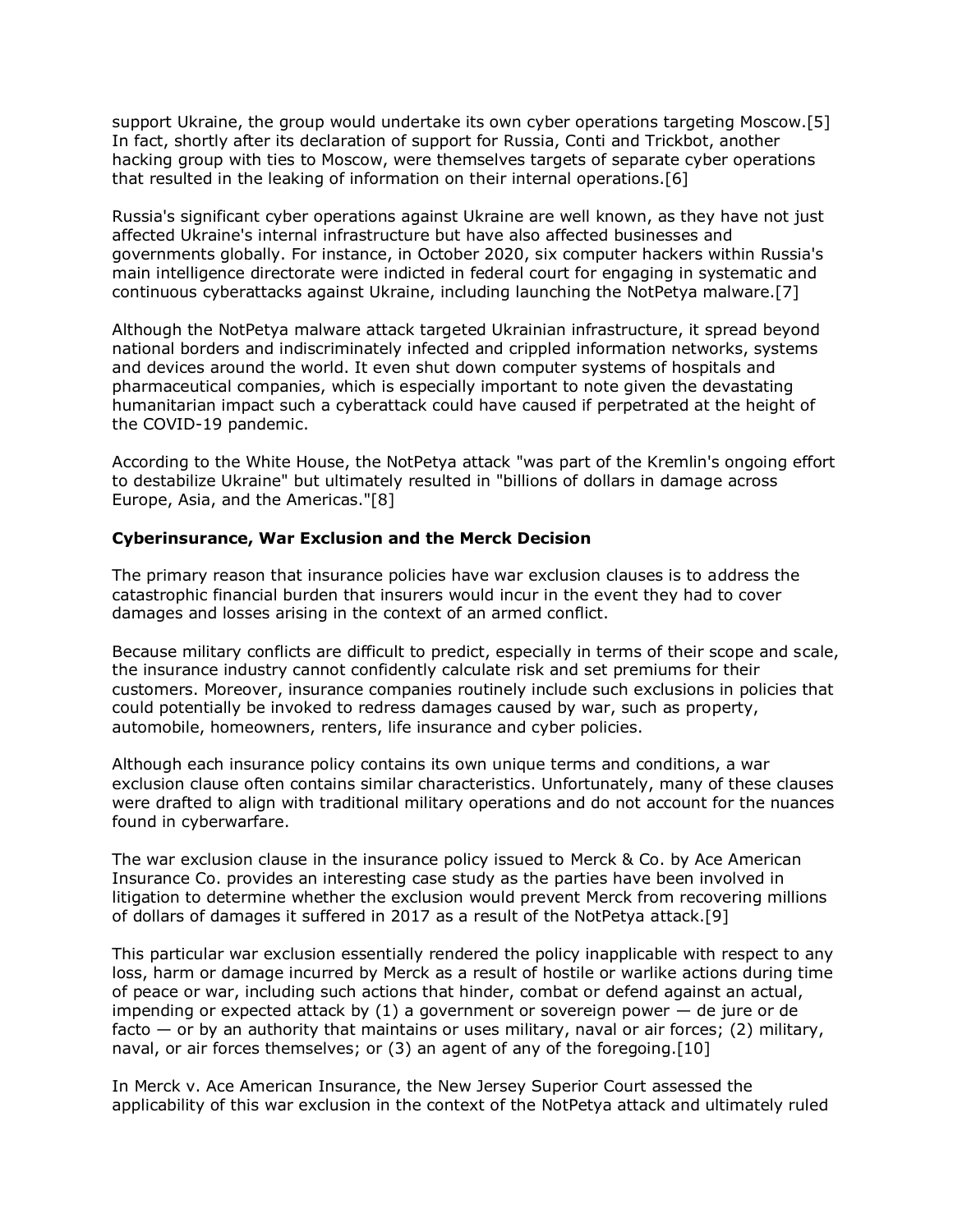in favor of Merck in December that the exclusion did not apply.

Essentially, the court in analyzed a broad range of legal decisions that addressed similar war exclusion clauses and emphasized the [U.S. Court of Appeals for the Second Circuit'](https://www.law360.com/agencies/u-s-court-of-appeals-for-the-second-circuit)s 1922 holding in Queens Insurance Co. v. Globe & Rutgers Fire Insurance Co.:

In order to impose liability under the war risk clause policy, all forms of hostilities or warlike operations of whatever kind must consist of some form or kind of hostility or warlike operations which have proximately caused the loss. Remote consequences of hostilities cannot become a recoverable loss.[11]

According to the New Jersey Superior Court, "no court has applied a war (or hostile acts) exclusion to anything remotely close" to the circumstances involving NotPetya and therefore Ace American could not invoke the war exclusion clause to avoid coverage.

It is important to note, however, that although the New Jersey court ruled in favor of Merck, this matter has been in litigation for almost four years and may still be appealed and further extend the time frame in which Merck may recover damages under its insurance policy.

### **Recent Proposals and Continued Ambiguity**

The Merck decision highlights the challenges around how direct and indirect damages caused by a cyberattack during an armed conflict should be interpreted within the context of an insurance policy.

For instance, there are differing opinions and case law on whether war exclusions only apply when a war has been declared or acknowledged by the U.S. government in the constitutional sense or extend to encompass any significant military operations regardless of whether a declaration of war has been formally announced.

These issues are also complicated by the fact that victims and governments may not be able to reliably attribute a cyberattack to a particular country or organization, or determine whether the attack was actually part of the armed conflict or another, separate cyber operation.

In November 2021, Lloyd's of London published four new model war exclusion clauses for cyberinsurance policies that were designed, at least in part, to address these types of issues and to modernize these exclusions for the cyber context.[12] The four clauses generally focus on whether an insurance company can invoke the war exclusion based on harm arising from a cyber operation or war.

The term "cyber operation" is essentially defined as the use of a computer system by or on behalf of one state to negatively impact data in a computer system of, or in, another state. The term "war" means either (1) the use of physical force by one state against another, or as part of a civil war, rebellion, revolution, or insurrection or (2) the military takeover, confiscation, or damage to property by a government or public authority.

Importantly, under this definition, the war exclusion would broadly apply to situations involving hostilities regardless of whether a war has been formally declared. In some instances, the clauses remove an insurance company's obligation to cover losses when the damage occurs with respect to a war or cyber operation committed by certain specified states, which are defined to mean China, France, Germany, Japan, Russia, the U.K. and the U.S.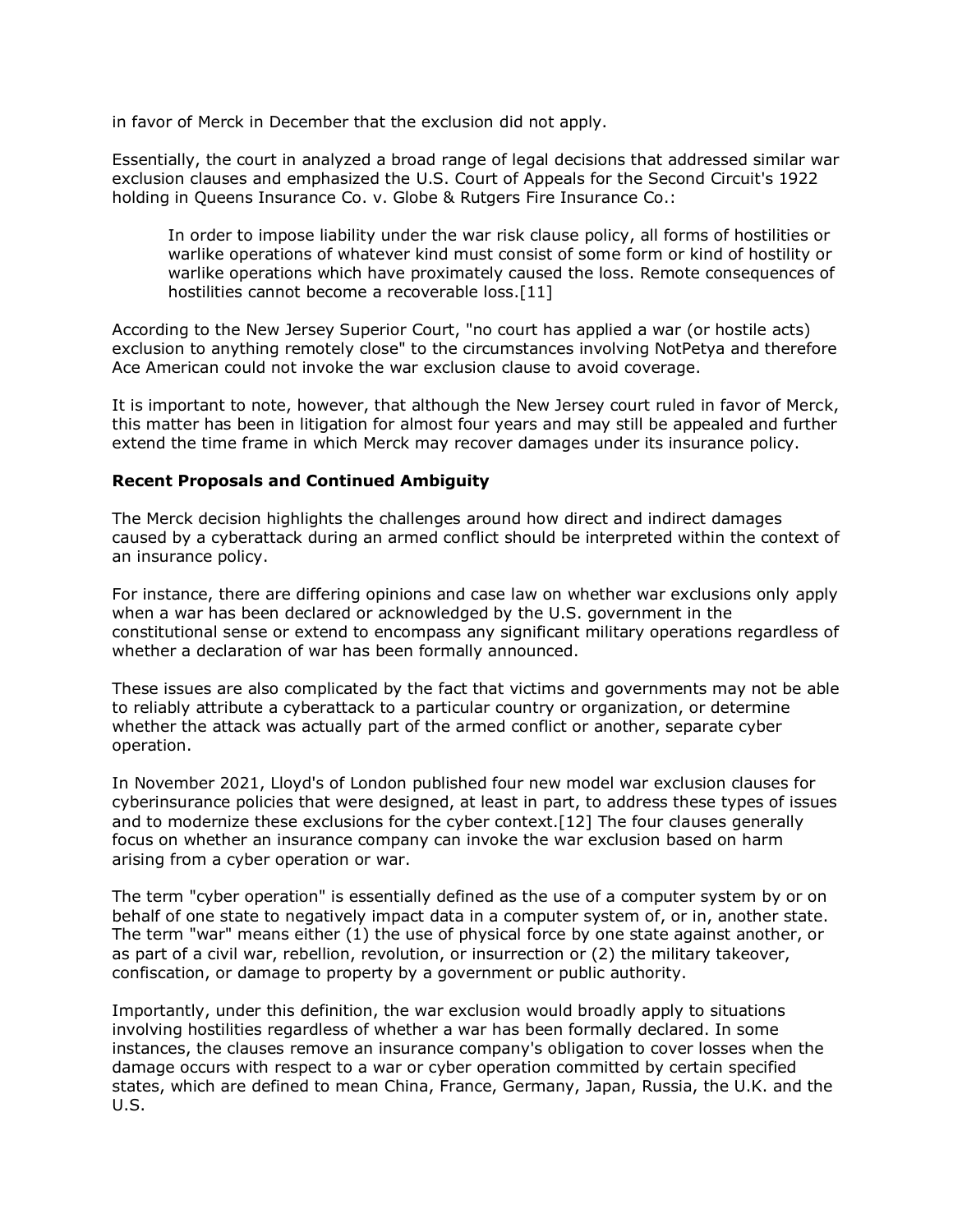The first model exclusion removes broadly an insurer's obligations to cover losses arising from a war or cyber operation.

The second model exclusion focuses on denying coverage for losses that result from a: (1) war or a cyber operation that is facilitated during a war; (2) retaliatory cyber operations between any of those specified states; and (3) a cyber operation that has a major detrimental influence on the functioning of a state due to its impact on a state's ability to provide essential services or security.

It also provides the insured is only covered for other cyber operations to a specific limit, either per event or in the aggregate during the term of the coverage.

The third model exclusion is essentially the same as the second but omits the coverage for other cyber operations.

The fourth model exclusion, while similar in scope to the others, also bars recovery for losses that are caused by war or a cyber operation that is facilitated in the course of war and by a cyber operation that has a major detrimental impact on the functioning of a state due to its impact on a government's ability to provide essential services or security.

However, unlike the others, the fourth model excludes recovery of damages resulting from "retaliatory cyber operations between any specified states leading to two or more specified states becoming impacted states." In turn, the phrase "impacted state" essentially means any state where a cyber operation has had a major detrimental impact on the functioning of a state due to its impact on a state's ability to provide essential services or security.

These exclusions do not apply to either the direct or indirect effect that a cyber operation has on a "bystanding cyber asset," which is defined as a "computer system used by the insured or its third-party service providers that is not physically located in an impacted state but is affected by a cyber operation."

If adopted across the entire industry, these model war exclusions can bring a degree of clarity and uniformity to a difficult area of coverage. However, Lloyd's model clauses still present challenges of interpretation, which are highlighted by the Russia-Ukraine war, which could result in coverage disputes between policyholders and their providers.

For instance, under all the model clauses, the primary mechanism in determining attribution of a cyber operation is whether the government of the jurisdiction in which the cyber operation occurred attributes the event to another state or its agents.

However, pending such attribution, the insurance provider may rely upon other information and inferences to unilaterally determine the source of the attack, and during this period, it is not required to pay for any claims submitted by a policyholder.

This approach is difficult because of circumstances in which a government remains silent on attribution in order to protect intelligence sources or methods, for diplomatic reasons, or because of other political motivations. Even when a government does attribute a cyberattack to a foreign government or group, it could take months to do so, such as when the U.S. did not formally attribute the NotPetya attack to Russia until almost eight months after it originally occurred.

The Lloyd's proposal also does not account for situations wherein one branch of a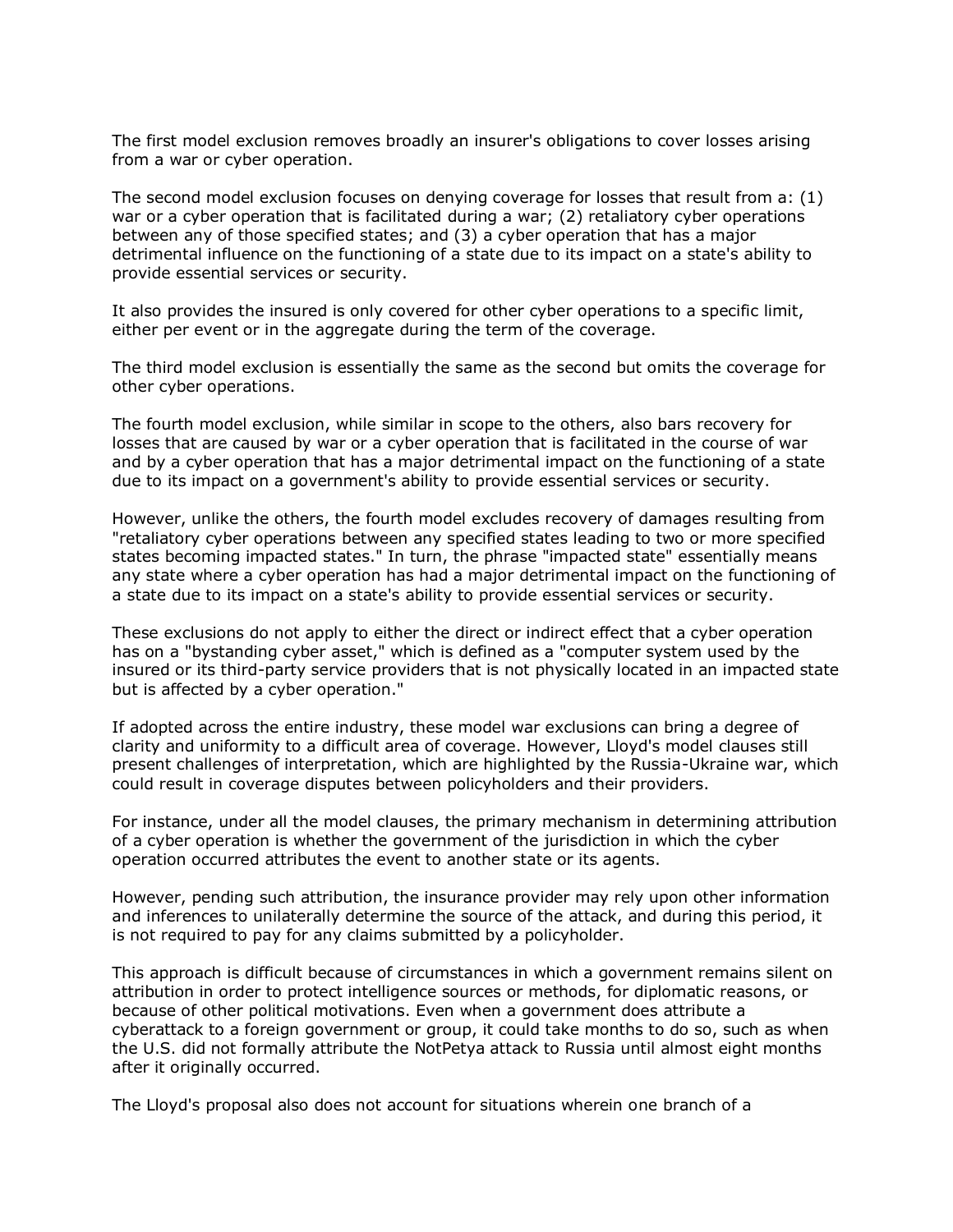government seeks to attribute a cyber operation to a state, but another branch of the same government does not. As an example, it is entirely foreseeable that individual members of Congress or a particular legislative committee may attribute a cyber operation to Russia, while the president or others in the executive branch remain silent.

#### **Best Practices**

There is still a concern that the Russia-Ukraine war can escalate into a broader conflict, including one in which cyber operations, either intentionally or unintentionally, affect organizations well beyond the direct zone of conflict, such as in the U.S.

In light of this, there are actions businesses can undertake now to better protect themselves against cyberthreats and to better equip themselves in the event they need to submit a claim for losses or damages resulting from a ransomware attack or similar malicious cyberactivity that may be linked to the Russia-Ukraine conflict.

First and foremost, businesses should be analyzing their security controls to identify whether they provide adequate security in light of threats emanating from Russia and its agents.

Recently, the U.S. government identified several technical security measures that organizations should implement to mitigate risk in this area, including multifactor authentication; employing antivirus and anti-malware scanning; enabling strong spam filters; updating software; and filtering network traffic.[13]

In addition, organizations should review the White House's 2021 open letter on protecting against ransomware, as it summarizes the most fundamental and critical security controls that the private sector should be implementing and maintaining.[14]

Organizations should consider aligning their information security programs to industryrecognized frameworks, such as the [National Institute of Standards and Technology'](https://www.law360.com/agencies/national-institute-of-standards-and-technology)s cybersecurity framework or the [Center for Internet Security'](https://www.law360.com/companies/center-for-internet-security)s critical security controls. In fact, it is common for insurance companies to require proof of compliance with these security measures and standards as a prerequisite for cyberinsurance coverage.

It is important that organizations test their security controls to ensure their adequacy in light of evolving threats, and they should be undertaking tabletop exercises to better ensure that business leaders are prepared to address the difficult issues that are presented in the context of a cybersecurity event.

Next, organizations must understand the scope of their insurance coverage, including whether their policies offer assistance with respect to implementing the above-mentioned security requirements. Given the current threat environment, it is especially important that organizations fully comprehend how war exclusions and similar types of exclusions, e.g., terrorism, apply to their policies, including whether these exclusions rely upon archaic formulations not well suited for cyberwarfare.

Accordingly, policyholders should identify whether their insurer has previously interpreted war exclusion clauses in the cyber context or issued a formal position on this matter, which can aid in establishing standards and expectations with respect to coverage. In the event such insurance is not adequate, organizations should immediately seek to identify whether they can procure supplemental or replacement coverage to minimize the risk.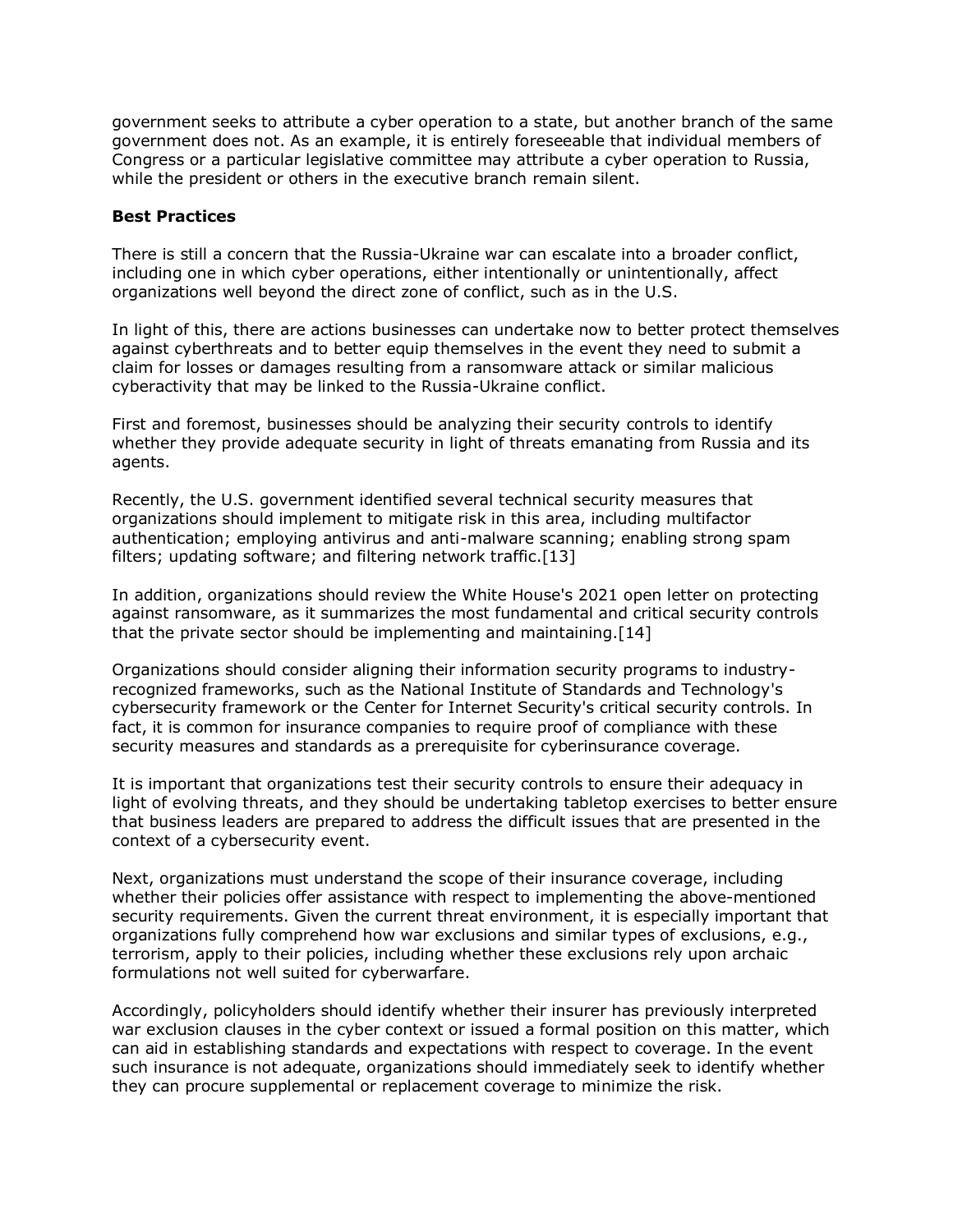However, it should be noted that cyberinsurance premiums are likely to increase as a result of the Russia-Ukraine war, which actually reflects a trend in the industry over the last several years to account for more sophisticated and damaging cyberattacks.

If organizations are unable to obtain sufficient coverage due to high costs, risk transference limitations or similar issues, they may need to consider alternate, or additional, risk mitigations, such as self-insurance funds and enhanced resources being devoted to internal security capabilities.

In addition, it is important for companies to retain comprehensive records of all malicious cyberactivity arising from the Russia-Ukraine war to assist in determining the viability of cyberinsurance claims and applicability of war exclusion clauses.

Accordingly, organizations should consider retaining records of any cyberattack warnings, threats and attributions adopted by the U.S. government, foreign governments or multinational organizations, e.g., the [United Nations](https://www.law360.com/agencies/united-nations) and the [North Atlantic Treaty](https://www.law360.com/agencies/nato)  [Organization.](https://www.law360.com/agencies/nato)[15]

Companies should also consider memorializing any statements made by cybergroups, such as the public declarations made by the Conti group and Anonymous. To assist in this area, and to bolster their information security program more generally, businesses should consider joining a private-public cyberinformation center and obtaining data on current and foreseeable cyberthreats.

In the event an organization is subject to a ransomware attack or similar incident, it should be undertaking measures to identify the threat actor to determine whether it is connected to the Russia-Ukraine war, or otherwise for general export control compliance purposes.

This often involves assessing whether the cryptocurrency and virtual wallet or the cybertactics have been associated with a particular group, and whether the malware at issue can be reverse-engineered to determine whether the underlying code can be linked to a sanctioned state or group.

In this regard, insurers are instrumental in connecting their policyholders with preapproved consultants who specialize in this area, and this assessment is often a prerequisite to identify whether a ransom payment can lawfully be made and is recoverable under an insurance policy.

It is critical that organizations understand how they will preserve evidence in connection with a cyberattack, especially with respect to ensuring any digital forensic post-incident efforts do not inadvertently destroy logs, files or records that could be used for insurance recovery or litigation purposes.

Lastly, it is important to identify whether the U.S. government escalates its involvement in the Russia-Ukraine war, including the nature, scope and duration of any military or intelligence activity occurring in and around Ukraine.

Consequently, businesses should maintain records of any legislation or proclamations made by Congress or the president, e.g., foreign aid and military assistance, that may evince a collective understanding on the state and nature of the conflict. Such information can potentially be used to support or oppose arguments that a cyber operation occurred during a war, however so defined in an insurance policy, and therefore clarify whether a war exclusion applies.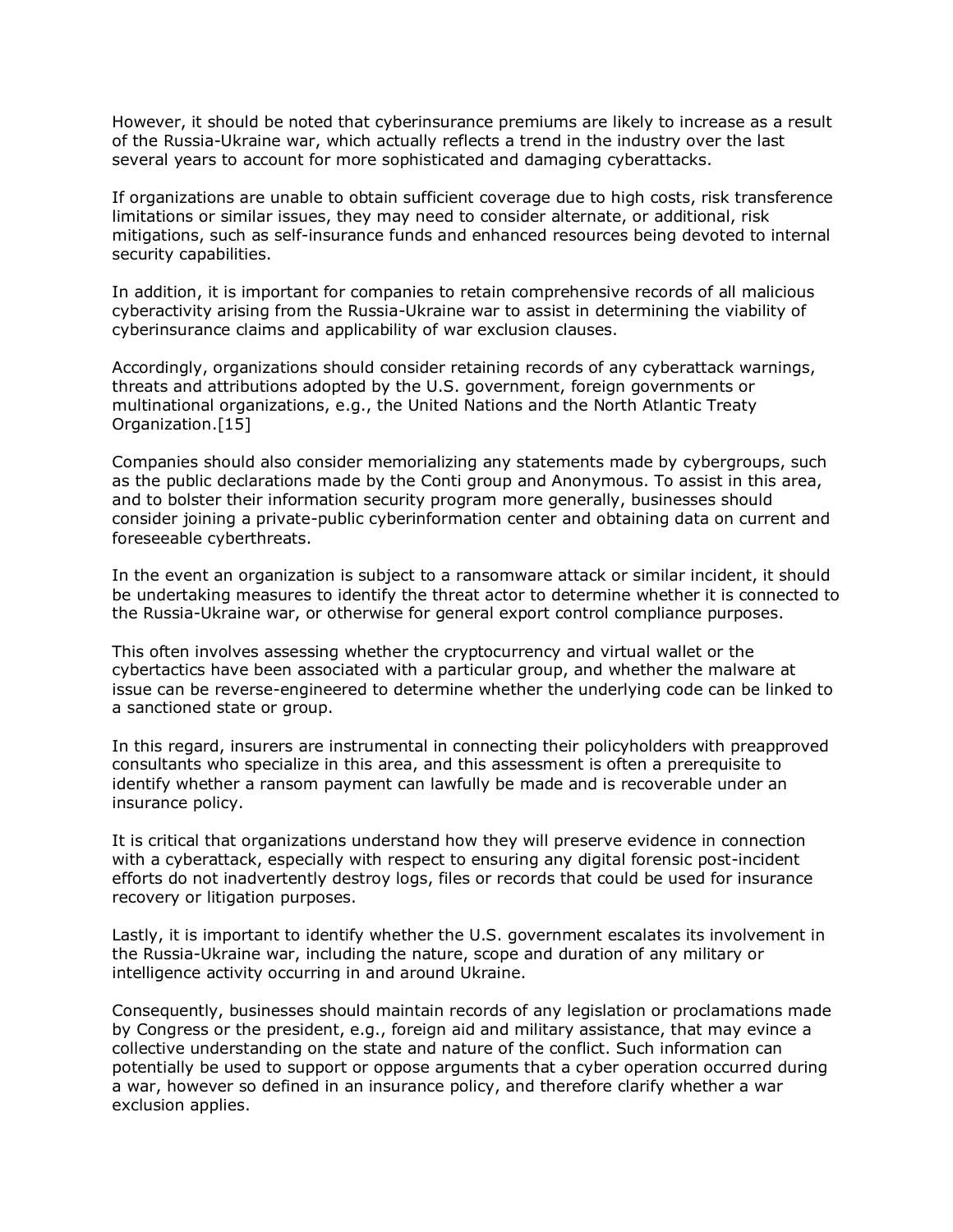*[Steven G. Stransky](https://www.thompsonhine.com/professionals/stransky-steven) is a partner and co-chair of the privacy and cybersecurity practice group at [Thompson Hine LLP.](https://www.law360.com/firms/thompson-hine) He is also an adjunct law professor at the Frederick K. Cox International Law Center at Case Western Reserve University School of Law.*

*David Finz is vice president for cyber risk at Alliant Financial Institutions.*

*[Rick Yocum](https://www.trustedsec.com/team/rick-yocum/) is the managing director of advisory services at TrustedSec LLC, where he leads the maturity, compliance, innovations and solutions teams.*

*The opinions expressed are those of the author(s) and do not necessarily reflect the views of the firm, its clients, or Portfolio Media, Inc., or any of its or their respective affiliates. This article is for general information purposes and is not intended to be and should not be taken as legal advice.*

[1] The Cybersecurity and Infrastructure Security Agency and the [Federal Bureau of](https://www.law360.com/agencies/federal-bureau-of-investigation)  [Investigation,](https://www.law360.com/agencies/federal-bureau-of-investigation) Joint Bulletin, AA22-057A, "Destructive Malware Targeting Organizations in Ukraine" (March 1 2022) ("Cybersecurity Bulletin"); Welivesecurity.com, "IsaacWiper and HermeticWizard: New wiper and worm targeting Ukraine" (March 1, 2022).

[2] Raphael Satter, "Ukrainian government sites taken down after cyber attacks," Reuters (Feb. 28, 2022).

[3] Charles Gasparino, "Russian cyber attacks against US banks increasing," NY Post (March 1, 2022).

[4] Jonathan Greig, "Anonymous hacktivists, ransomware groups get involved in Ukraine-Russia conflict," ZDNet (Feb. 25, 2022). After its public announcement, Conti issued a separate statement indicating that it was not affiliated with any government.

[5] Id.

[6] Corin Faife, "The Conti ransomware gang sided with Putin and had its chat logs leaked soon afterward," The Verge (Feb 28, 2022); Raphael Satter, "Details of another big ransomware group 'Trickbot' leak online, experts say," Reuters (March 4, 2022).

[7] [U.S. Department of Justice,](https://www.law360.com/agencies/u-s-department-of-justice) [Office of Public Affairs,](https://www.law360.com/agencies/u-s-department-of-the-interior) "Six Russian GRU Officers Charged in Connection with Worldwide Deployment of Destructive Malware and Other Disruptive Actions in Cyberspace" (Oct. 19, 2020).

[8] [The White House,](https://www.law360.com/agencies/executive-office-of-the-president) Statement from the Press Secretary (Feb. 15, 2018), available at [https://trumpwhitehouse.archives.gov/briefings-statements/statement-press-secretary-](https://trumpwhitehouse.archives.gov/briefings-statements/statement-press-secretary-25/)[25/.](https://trumpwhitehouse.archives.gov/briefings-statements/statement-press-secretary-25/)

[9] Merck & Co., Inc. et al. v. Ace American Ins. Co. et al., Case No. UNN-L-2682-18 (N.J. Sup. Ct., Dec. 6, 2021).

[10] Id.

[11] Id. (quoting British Steamship v. The King (1921) 1 A.C. 99, 107, 131.

[12] [Lloyd's Market Association,](https://www.law360.com/companies/lloyd-s-market-association) Bulletin LMA21-042-PD, "Cyber War and Cyber Operation